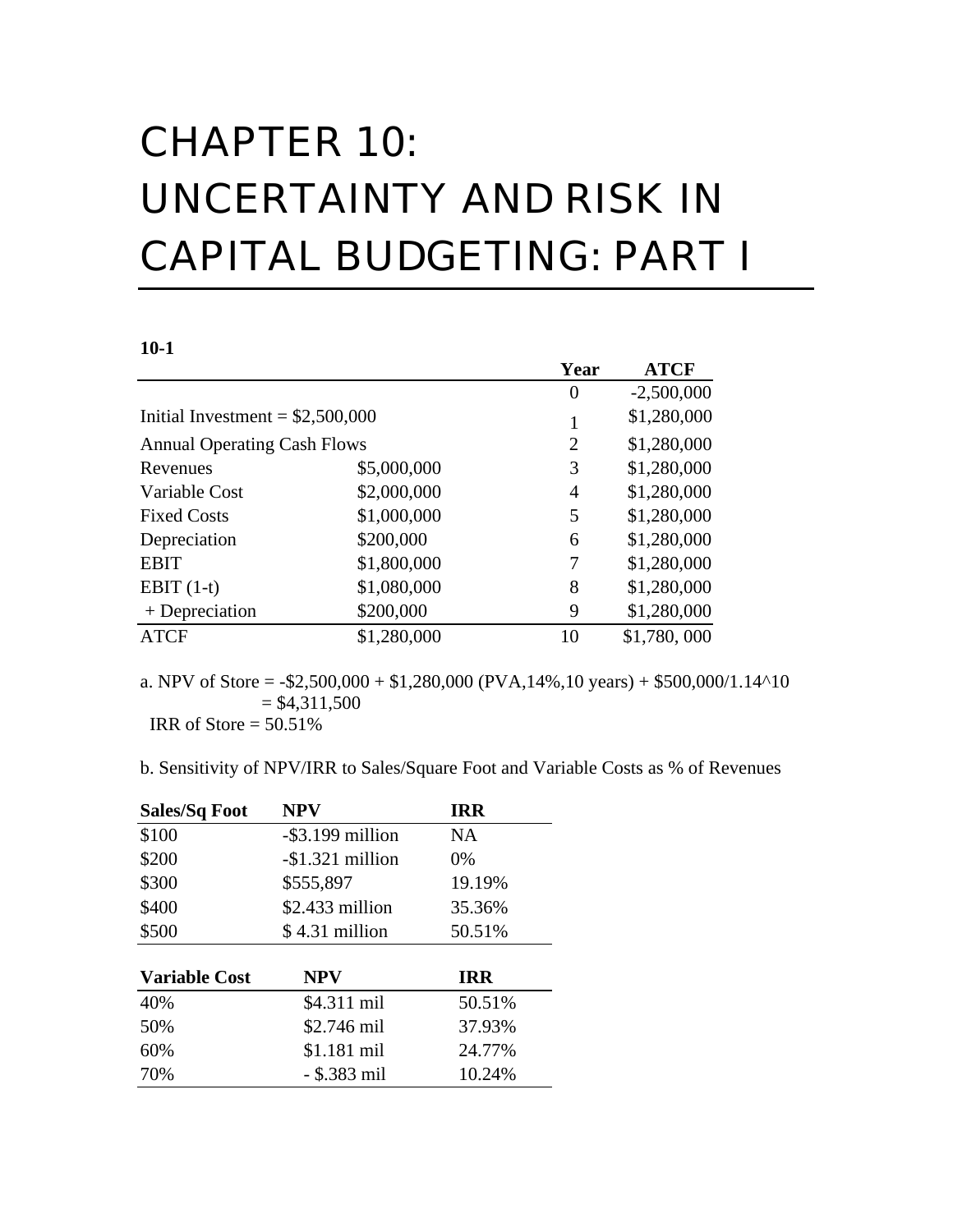c. Break even in Financial Terms for Sales per Square Foot =  $$270$  / square foot (NPV = 0)

Break even in Accounting Terms for Sales/Square Foot =  $$200/$  square foot (EBIT = 0)

| Year             | 1           | <sup>2</sup> | 3           | 4           | 5.          |
|------------------|-------------|--------------|-------------|-------------|-------------|
| $Revenues =$     | \$5,000,000 | \$5,250,000  | \$5,512,500 | \$5,788,125 | \$6,077,531 |
| - Variable Cost  | \$2,000,000 | \$2,100,000  | \$2,205,000 | \$2,315,250 | \$2,431,013 |
| - Fixed Costs    | \$500,000   | \$500,000    | \$500,000   | \$500,000   | \$500,000   |
| - Depreciation   | \$2,000,000 | \$2,000,000  | \$2,000,000 | \$2,000,000 | \$2,000,000 |
| <b>EBIT</b>      | \$500,000   | \$650,000    | \$807,500   | \$972,875   | \$1,146,519 |
| EBIT $(1-t)$     | \$300,000   | \$390,000    | \$484,500   | \$583,725   | \$687,911   |
| $+$ Depreciation | \$2,000,000 | \$2,000,000  | \$2,000,000 | \$2,000,000 | \$2,000,000 |
| <b>ATCF</b>      | \$2,300,000 | \$2,390,000  | \$2,484,500 | \$2,583,725 | \$2,687,911 |
| PV at 15%        | \$2,000,000 | \$1,807,183  | \$1,633,599 | \$1,477,253 | \$1,336,367 |

a. Total PV of Cash Inflows = \$8,254,403  $NPV = -\$10,000,000 + \$8,254,403 = \$(1,745,597)$ IRR of Project =  $7.55\%$ 

| 원 사<br>×<br>×<br>$\sim$<br>.,<br>۰. |
|-------------------------------------|
|-------------------------------------|

**10-2**

Initial Investment =  $$(10,000,000)$ Annual Operating Cash Flows

| Year | CF            |  |
|------|---------------|--|
|      | $-10,000,000$ |  |
|      | \$2,300,000   |  |
| 2    | \$2,390,000   |  |
| 3    | \$2,484,500   |  |
|      | \$2,583,725   |  |
|      | \$2,687,911   |  |

| Sensitivity of Measures to Changes in Assumptions |  |
|---------------------------------------------------|--|
|                                                   |  |

| # Units Sold            | <b>NPV</b>      | <b>IRR</b> |
|-------------------------|-----------------|------------|
| 15,000                  | $(\$3,390,179)$ | $-0.13%$   |
| 20,000                  | (\$1,745,597)   | 7.55%      |
| 25,000                  | (\$101,016)     | 14.58%     |
| 30,000                  | \$1,543,565     | 21.15%     |
|                         |                 |            |
|                         | <b>NPV</b>      | <b>IRR</b> |
| <b>Sales Price/Unit</b> |                 |            |
| 200                     | $(\$3,061,262)$ | 1.47%      |
| 250                     | (\$1,745,597)   | 7.55%      |
| 300                     | $(\$429,932)$   | 13.22%     |
| 350                     | \$885,733       | 18.57%     |
|                         |                 |            |

c. Breakeven number of units (NPV =  $0$ ) = 25,307 units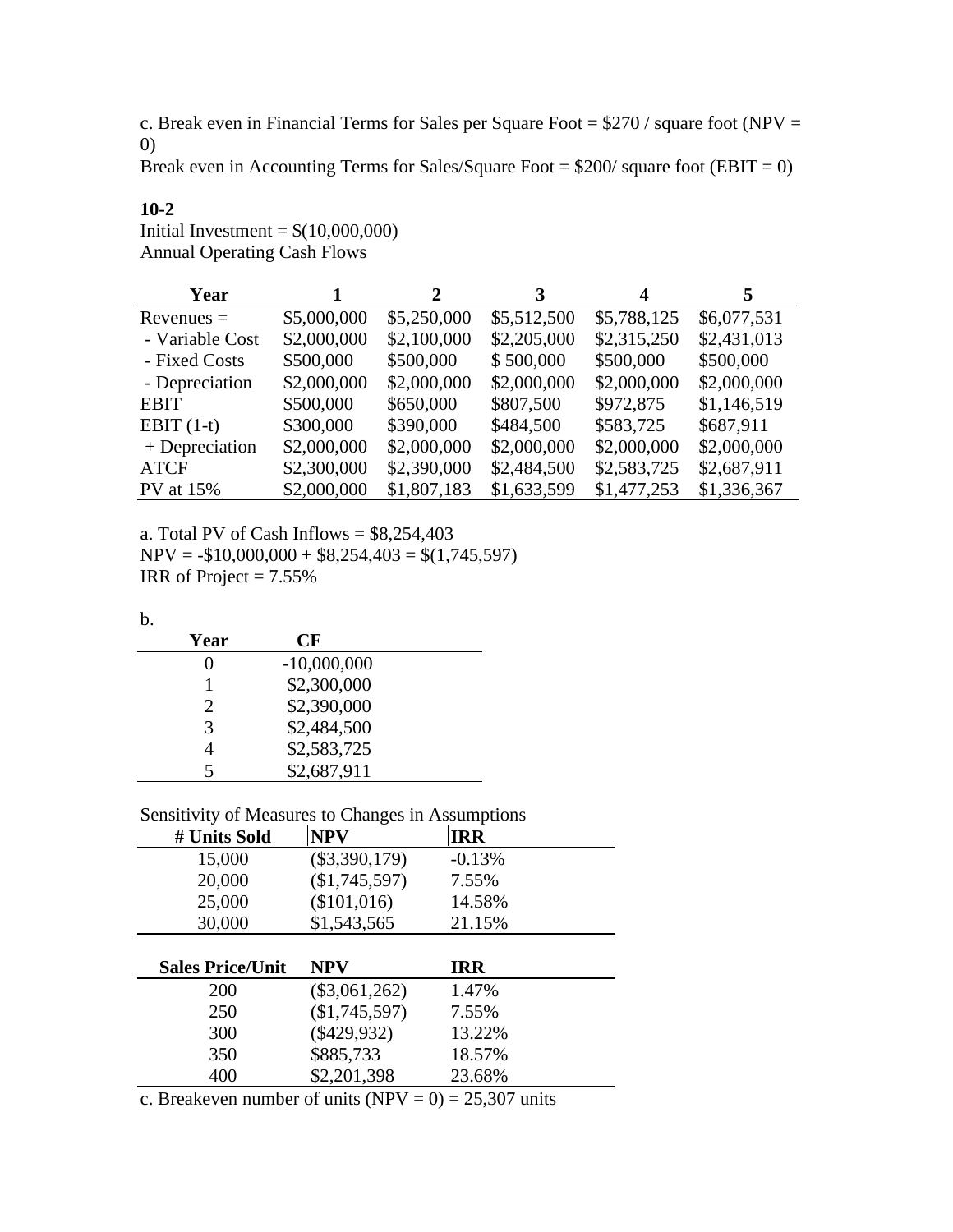Breakeven number of units (EBIT =  $0$ ) = 16,667 units

### **10-3**

**10-4 a:**

a. I would draw from these distributions to do my simulations.

b. Over a large number of simulations, I would expect the average NPV to converge to the base case (-\$1.745 million) and the average IRR to also converge on the base case (7.55%).

c. I would look at the distribution of NPV and IRR across the simulations.

| Year | CF             | <b>PV</b> of Cash Flow     |
|------|----------------|----------------------------|
| O    | \$(10,000,000) | \$(10,000,000)             |
|      | \$1,500,000    | \$1,339,286                |
| 2    | \$1,575,000    | \$1,255,580                |
| 3    | \$1,653,750    | \$1,177,107                |
| 4    | \$1,736,438    | \$1,103,538                |
| 5    | \$1,823,259    | \$1,034,566                |
| 6    | \$1,914,422    | \$969,906                  |
|      | \$2,010,143    | \$909,287                  |
| 8    | \$2,110,651    | \$852,457                  |
| 9    | \$2,216,183    | \$799,178                  |
| 10   | \$2,326,992    | \$1,000,000<br>\$1,071,202 |
|      |                | $NPV = $512,106$           |

b. (1) if projects continue for 5 more years, growing at 5% a year: Terminal Value in year  $10 = PV$  of \$2,326,992 growing at 5% a year for 5 years + PV of Salvage of \$1 million (discounted back 5 years) = \$10,194,317 NPV of Project with this Terminal Value =  $$3,472,430$ 

 (2) if cash flows continue for 10 more years with no growth: Terminal Value in year  $10 = PV$  of annuity of \$2,326,992 for 10 years + PV of Salvage of \$1 million discounted back 10 years =  $$13,469,997$ NPV of Project with this Terminal value  $= $4,527,111$ 

(3) If cash flow in year 10 continues in perpetuity: Terminal Value in year  $10 = $2,326,992/.12 = $19,391,600$ NPV of Project with this terminal value  $=$  \$6,433,709

#### **10-5**

a:

|         |                                                                     |               | <b>Cash Flows</b>         | <b>NPV</b>  | <b>Prob</b> |
|---------|---------------------------------------------------------------------|---------------|---------------------------|-------------|-------------|
|         |                                                                     | <b>Better</b> | \$40 for 5 years $$60.81$ |             | 0.15        |
|         | Full Introduction $(\$50)$ As Well As $\$20$ for 5 years $(\$1.85)$ |               |                           |             | 0.15        |
| Succeed |                                                                     | Worse         | \$5 for 5 years           | $(\$48.84)$ | 0.15        |
|         |                                                                     | Than          |                           |             |             |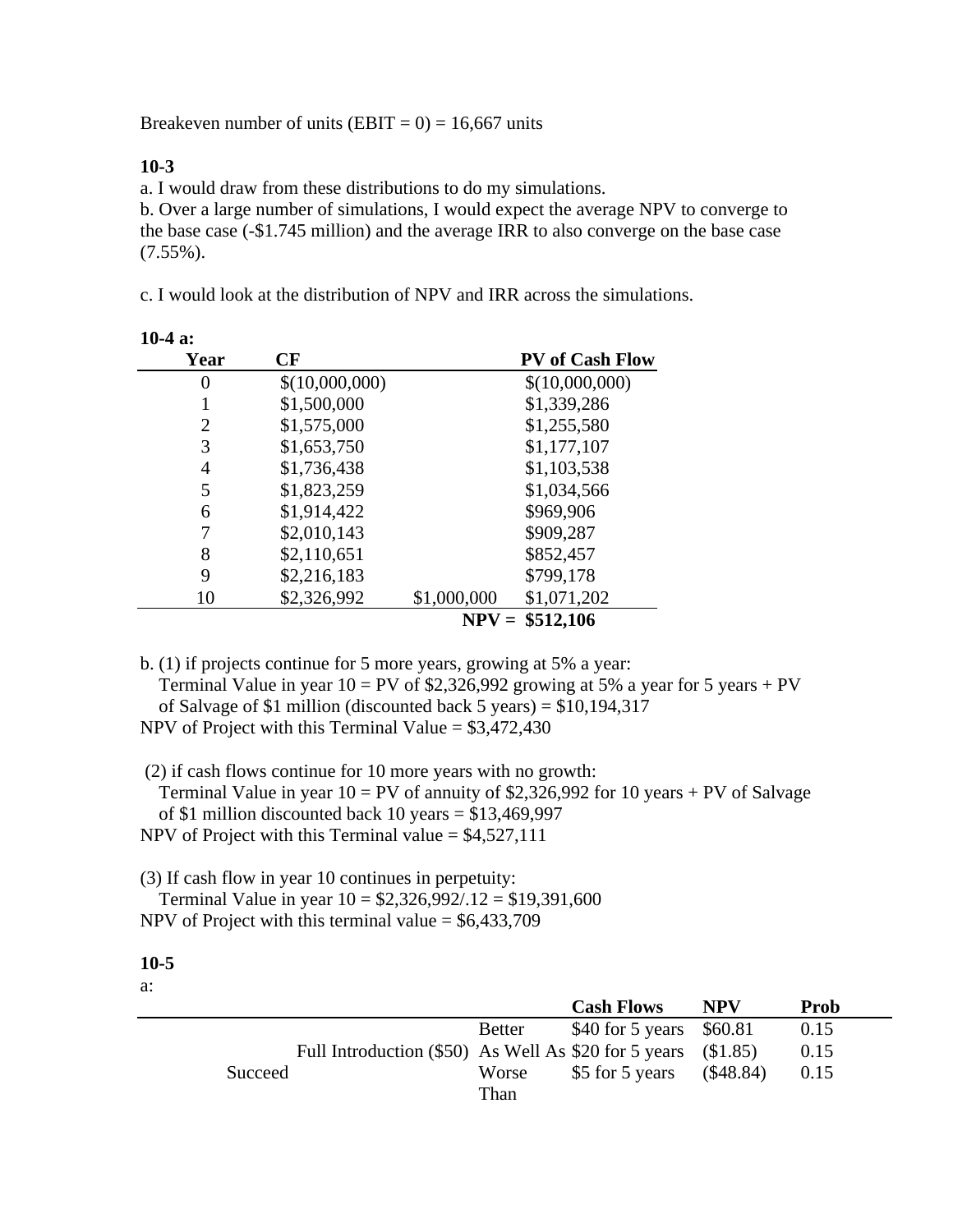|                                     |       | Regional Introduction<br>$(\$20)$ | \$(23.18) | 0.15 |
|-------------------------------------|-------|-----------------------------------|-----------|------|
| <b>Test</b><br>Marketing<br>$(\$5)$ |       |                                   |           |      |
|                                     | Fails | Stops after testing the<br>market | $(\$5)$   | 0.4  |

b. NPV of Project =  $$60.81(.15) - $1.85(.15) - $48.84(.15) - $23.18(.15) = $(3.96)$ 

c. The option to abandon has no value here, since the project cash flows are always positive.

| <b>Number</b> | <b>Probability</b> | <b>NPV * Probability</b> |
|---------------|--------------------|--------------------------|
| 150           | 3.75%              | \$(1.13)                 |
| 350           | 8.75%              | \$(0.44)                 |
| 500           | 12.50%             | \$0.63                   |
| 1,000         | 25.00%             | \$3.75                   |
| 1,000         | 25.00%             | \$6.25                   |
| 500           | 12.50%             | \$4.38                   |
| 300           | 7.50%              | \$3.38                   |
| 200           | 5.00%              | \$3.75                   |
|               |                    |                          |

a. Expected  $NPV = $20.56$ 

b. Probability that  $NPV < 0 = 12.50\%$ 

c. I would use the entire distribution rather than just the base case NPV to make my decision.

#### **10-7**

**10-6**

a. Base Case Analysis: Initial Investment = - \$20 million *Annual Operating Cash Flows:*

| Year          | <b>Cash Flow</b> |
|---------------|------------------|
| 0             | $-20,000,000$    |
| 1             | 9,280,000        |
| 2             | 9,280,000        |
| 3             | 9,280,000        |
| 4             | 9,280,000        |
| 5             | 9,280,000        |
|               |                  |
| Revenues      | 28,000,000       |
| - Fixed Costs | 10,000,000       |
| - Var. Costs  | 5,200,000        |
|               |                  |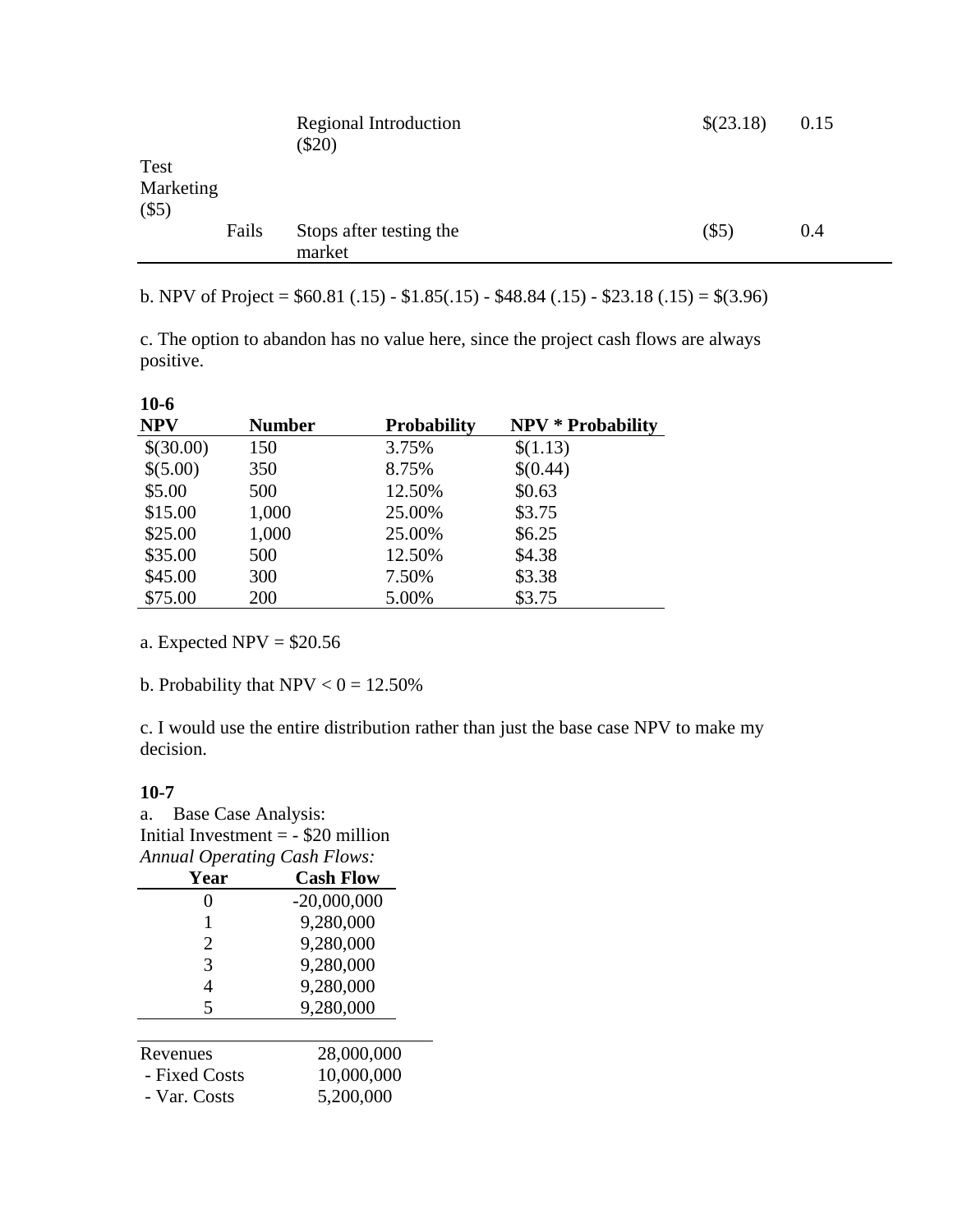| - Depreciation | 4,000,000 |
|----------------|-----------|
| <b>EBIT</b>    | 8,800,000 |
| EBIT $(1-t)$   | 5,280,000 |
| + Depreciation | 4,000,000 |
| $ATCF =$       | 9,280,000 |

NPV of Project =  $-$ \$20,000,000 + \$9,280,000 (PVA,12) = \$13,452,323 IRR of Project =  $36.67\%$ 

b. Sensitivity of NPV and IRR to number of units sold:

| # of Units Sold | NPV          | <b>TRR</b> |
|-----------------|--------------|------------|
| 25,000          | \$799,559    | 13.60%     |
| 50,000          | \$5,017,147  | 21.70%     |
| 75,000          | \$9,234,735  | 29.35%     |
| 100,000         | \$13,452,323 | 36.67%     |
| 125,000         | \$17,669,911 | 43.73%     |

c. Breakeven number of units  $= 20,261$ 

#### **10-8**

Yes. Having the flexibility to get out of the project if the cash flows do not meet my expectations will make it more likely that I take the project.

#### **10-9**

a.

| <b>Test Marketing</b> | <b>Next Stage</b> | <b>Cash Flows</b>                             | NPV            | <b>Probability</b> |
|-----------------------|-------------------|-----------------------------------------------|----------------|--------------------|
|                       |                   | Build (\$50 million) \$10 million/year for 10 | \$1,445,671    |                    |
|                       |                   | vrs                                           |                |                    |
| $$10$ million)        |                   |                                               |                |                    |
|                       | Abandon           |                                               | $$10$ million) |                    |

NPV of Project =  $0.6 * $1,445,671 + 0.4 * ($10,000) = $(3,132,597)$ 

b. No. I would not do the test market, since the expected present value of the project does not cover the test market cost

#### **10-10**

Initial Investment =  $$100$  million  $(1 - .4) = $60,000,000$ 

a. Accounting Breakeven = Fixed Costs/Contribution Margin per Units  $= $10 \text{ million} / $0.30 = 33,333,333$ 

b. Annual Operating Cash Flows Revenues \$37,595,940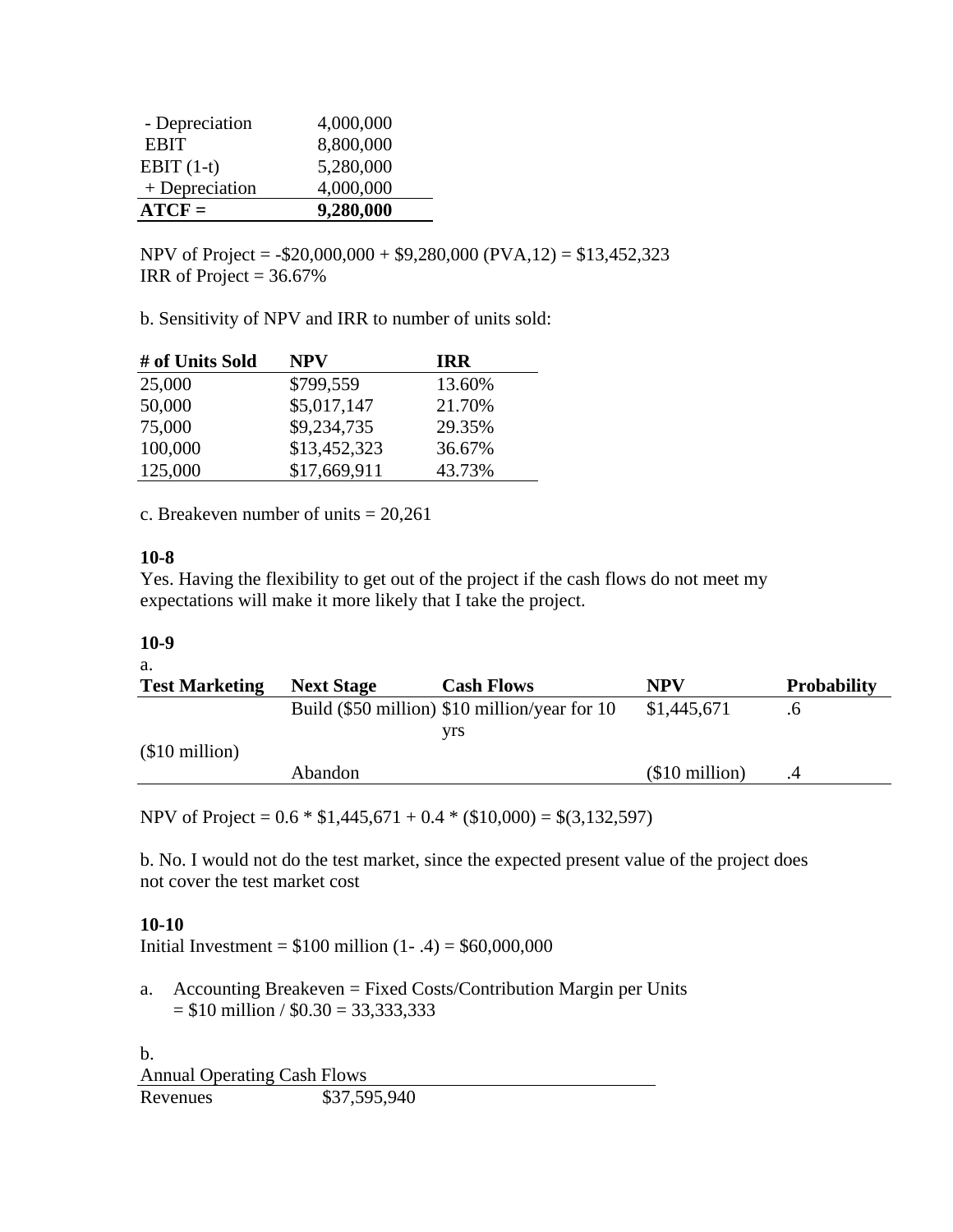| - Variable Cost          | \$15,038,376 | # of Units = $75,191,880$ |
|--------------------------|--------------|---------------------------|
| - Fixed Cost             | \$10,000,000 |                           |
| <b>ERIT</b>              | \$12,557,564 |                           |
| EBIT $(1-t)$             | \$7,534,538  |                           |
| NPV of Project = $$1.49$ |              |                           |

Approximately 75,191,880 cans have to be sold to break even financially.

# **10-11**

a. Initial Increase needed in Working Capital =  $.2(6)$  -  $.1(4) = $800,000.00$ Annual Increase in after-tax cash flows =  $$2$  million (.1) =  $$200,000.00$ 

 $NPV = -$ \$800,000 + \$200,000 (PVA,14%,10 years) + \$800,000/1.14–10 = \$459,018.18 Yes. You should offer credit. [We assume that working capital is fully salvaged.]

b. The revenues will have to increase roughly \$778,000 for the firm to break even.

c. The solution is not sensitive to the number of years you stay in business, as long as the working capital is fully salvageable.

#### **10-12**

a.

| <b>Variable</b>         | <b>Base Case</b> | <b>Break Even</b> | <b>Margin for Error</b> |
|-------------------------|------------------|-------------------|-------------------------|
| Volume                  | 100,000          | 92,000            | 8.00%                   |
| Price/Unit              | \$1,000          | \$875             | 12.50%                  |
| <b>Operating Margin</b> | 15%              | 14.10%            | 6.00%                   |
| Discount Rate           | 12.50%           | 14%               | $-12.00\%$              |
| Life of Project         |                  | 12.7              | 15.33%                  |

b. I would examine the margins for error to ensure that I felt comfortable with these margins.

c. I might also spend money on acquiring more information on those variables where I felt that my margin for error was too slim. I might also try to enter into agreements to reduce uncertainty on some variables (say, labor cost).

#### **10-13**

a. Initial Investment =  $(\$10,000,000)$ 

Annual Operating Cash Flows:

| Revenues                   | \$15 per subscriber |
|----------------------------|---------------------|
| Variable Cost              | \$5 per subscriber  |
| <b>EBIT</b> per subscriber | \$10 per subscriber |
| EBIT $(1-t)$               | \$6 per subscriber  |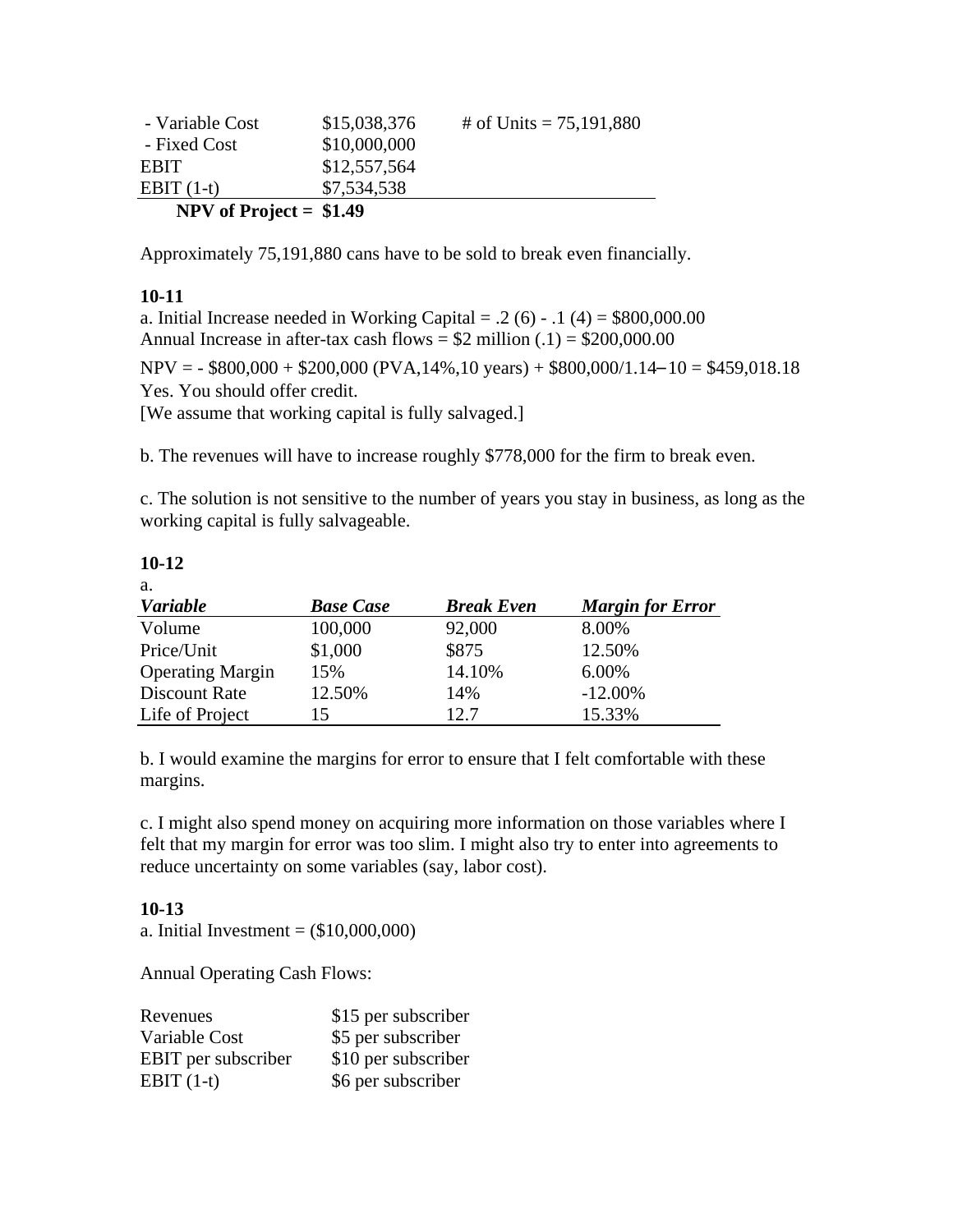Annual Cash Flow needed to make NPV positive in two years  $= $10,000,000 / (APV,14\%,2) = $6,072,897$ Number of Subscribers needed for 2-year life to have positive NPV  $= $6,072,897/($6*12) = $4,356$ 

# b:

If 500,000 subscribers are signed,  $ATCF =$  \$3,000,000 Number of years the firm has to stay in business:  $-10,000,000 + 3000000$  (PVA, 1.16667%, n) = 0 ! Monthly breakeven Solving n is between 3 and 4 months

# **10-14**

.

If the discount rate already reflects the risk, and the project has a positive NPV, it can be argued that the risk in the project has already been considered. The fact that a what-if analysis leads to negative NPVs should then not be a basis for rejecting the project. However, the discount rate may reflect only market risk, whereas the what-if analysis can look at all risk.

# **10-15**

Initial Investment  $=$   $($15,000,000)$ After-tax Operating Cash Flow per unit sold  $= $80$ 

a. Annual CF needed over 3 years to make NPV positive  $= $15,000,000$  (APV, 15%, 3years)  $= $6,569,654$ Number of units you would need to sell to breakeven =  $$6,569,654/\$80 = 82,120.68$ 

b. If I was uncertain about the life, I would have to calculate this break even for each life time (2 years, 3 years, 4 years etc.) and then look at an expected value for the break even.

**10-16**

|                     |          | Mega Well                                           | <b>NPV</b>     | <b>Probability</b> |
|---------------------|----------|-----------------------------------------------------|----------------|--------------------|
|                     |          | 500,000 barrels for 20 \$10,833,568                 |                | 0.2                |
|                     |          | years:                                              |                |                    |
|                     | Full Rig | <b>Typical Well</b>                                 |                |                    |
|                     |          | (\$50,000,000) 250,000 barrels for 20 \$(2,083,216) |                | 0.2                |
|                     |          | years                                               |                |                    |
| <i>Initial Cost</i> |          | <b>Bust Well</b>                                    |                |                    |
| (\$10,000,000)      |          | 50,000 barrels for 20 \$(12,416,64)                 |                | 0.2                |
|                     |          | years                                               |                |                    |
|                     |          |                                                     | \$(10,000,000) | 0.4                |

Expected NPV without abandonment option  $= \frac{1}{4}, 733,258$